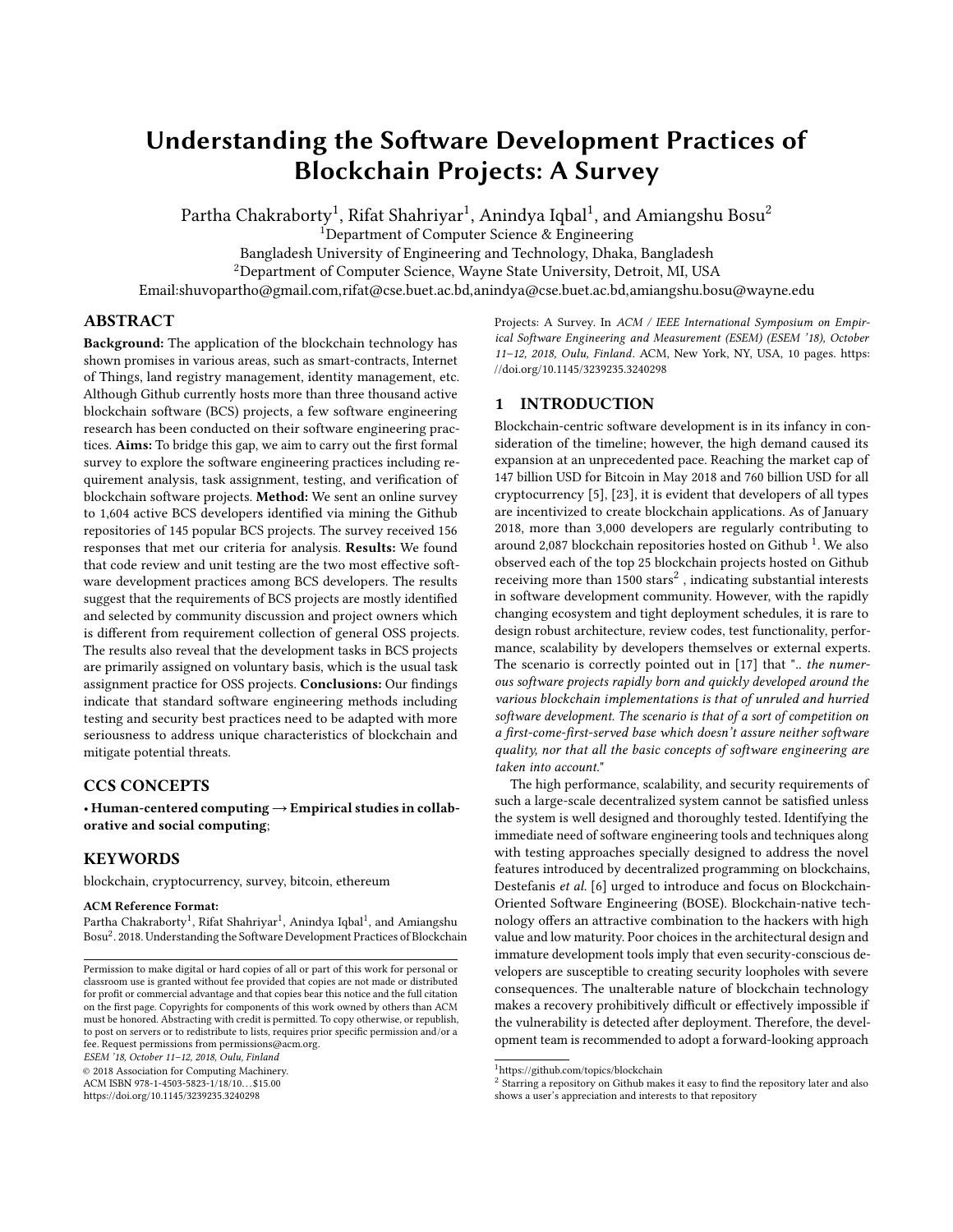to software engineering best practices, secure development, and extensive testing for eliminating bugs before they enter into the system [\[23\]](#page-9-2). Destefanis et al. has shown in [\[6\]](#page-9-4) that the infamous Parity attack that caused freezing of 162 Million USD [\[22\]](#page-9-5) could be mitigated with proper adoption of software engineering best practices.

Other relevant software engineering components that are likely to have a critical impact on blockchain development are the requirement collection/analysis and task assignment among the project members. Since the market is very competitive, innovative products are coming to the fore almost every month; requirement specification on of attractive and new features is a significant challenge. The reason behind additional complexity in task assignment for blockchain-native projects (compared to regular software development) stem from the inherent nature of the development team which is mostly sparse geographically and loosely controlled since most of the projects are open source.

To provide the robustness blockchain applications demand, first, we have to concretely understand the current software engineering practices of BCS projects or lack thereof. The exact practices could be understood reliably from the developers themselves. To the best of our knowledge, there is no formal study on the software engineering methods followed by blockchain development projects that would reveal the facts about the concern of the research community. To provide the currently missing insight on blockchain-centric projects, we have set an objective to carry out the first formal survey to explore the software engineering practices including requirement analysis, task assignment, testing, and verification. Specifically, we are interested in the developers' opinion about several questions regarding blockchain-centric development practices. For example, i) Which are the software development practices that BCS developers follow? ii) How do BCS developers identify and select the requirements for their projects? iii) How are development tasks assigned to the BCS project members? iv) How is the correctness of BCS projects code verified? v) How are BCS projects tested for security and scalability? and vi) What are the communication channels for the BCS developers?

To conduct the study we sent an online survey to 1,604 BCS developers gathered via mining the Github repositories of 145 BCS projects. The survey is an ideal instrument for this study as current BCS developers have first-hand experiences of their challenges and needs. The survey received 156 responses from BCS developers that met our criteria for analysis. We adopted a systematic qualitative analysis approach to building a coding scheme for the open-ended responses. Using a qualitative analysis software, multiple coders independently assigned codes to each response and achieved a 'substantial' inter-rater reliability [\[4\]](#page-9-6).

Our study finds some similarities of BCS applications with general OSS projects and also some interesting differences. For instance, the requirements of BCS projects are mostly identified and selected by community discussion and project owners, which is different from requirement collection of general OSS projects where the requirements are mostly selected by developers [\[15,](#page-9-7) [19\]](#page-9-8). On the other hand, the development tasks in BCS projects are primarily assigned on a voluntary basis, which is similar to the case of OSS projects [\[24\]](#page-9-9). Regarding software engineering practice, code review and unit testing are the two most popular ones among BCS developers, and they hardly prefer pair programming which is very popular

<span id="page-1-1"></span>

Figure 1: Simplified diagram of a blockchain

among OSS developers. The lack of specialized tools for blockchain to automate integration, regression, and security testing demands attention from developers of SE tools and relevant researchers.

The remainder of the paper is organized as follows. Section [2](#page-1-0) provides a background on blockchain. Section [3](#page-2-0) introduces the research questions of this study. Section [4](#page-2-1) describes our research methodology. Section [5](#page-4-0) describes the demographics of the respondents and their projects. Section [6](#page-4-1) presents the results of this study. Section [7](#page-8-0) discusses the implications of our findings. Section [8](#page-9-10) describes the threats to the validity of our results. Finally, Section [9](#page-9-11) concludes the paper.

# <span id="page-1-0"></span>2 BACKGROUND

Blockchain is a decentralized, peer-to-peer, public, immutable, and append-only data storage. It keeps a permanent record of writes called transactions. Multiple transactions are grouped in blocks. Each block in a blockchain contains its hash computed using a well-known hashing or proof-of-work [\[10\]](#page-9-12) algorithm (e.g., SHA256, ethash, and equihash) and the hash of the previous block called parent block (Figure [1\)](#page-1-1). The first block in a chain is called the genesis block, which does not have any parent. Each block's hash is calculated based on its data, current timestamp and the hash of its parent block. Any change in a block's data causes alteration of its hash and invalidates all the subsequent blocks and the tampering becomes immediately evident to every member node of the chain. Hence, to compromise a blockchain, collusion of the majority of the network is required which is impractical in case of a large blockchain [\[14\]](#page-9-13). Therefore, blockchain is a chain of blocks where the blocks are irreversible and immutable.

All the nodes in a blockchain network participate simultaneously to find the next block to write. This process is called mining, where the nodes calculate a hash value by adding a nonce (i.e., a random value) to a list of transactions waiting to be added to the blockchain. To be eligible as the next block, the hash must be smaller than an agreed-upon value (known as difficulty), and the nodes continue calculations using different nonces until they find a nonce that generates a hash satisfying the 'difficulty'. The node finding a new block will broadcast it to all other nodes in the network to confirm the correctness of this new block. Once confirmed, the new block is added to the blockchain and each of the transactions contained in the block is considered verified [\[3\]](#page-9-14). The finder is usually rewarded with a predefined number of tokens, known as block reward. The difficulty of the next block is determined by the network with a predefined algorithm.

There is no central control over the operation of a blockchain. The underlying philosophy is that no single participant or group of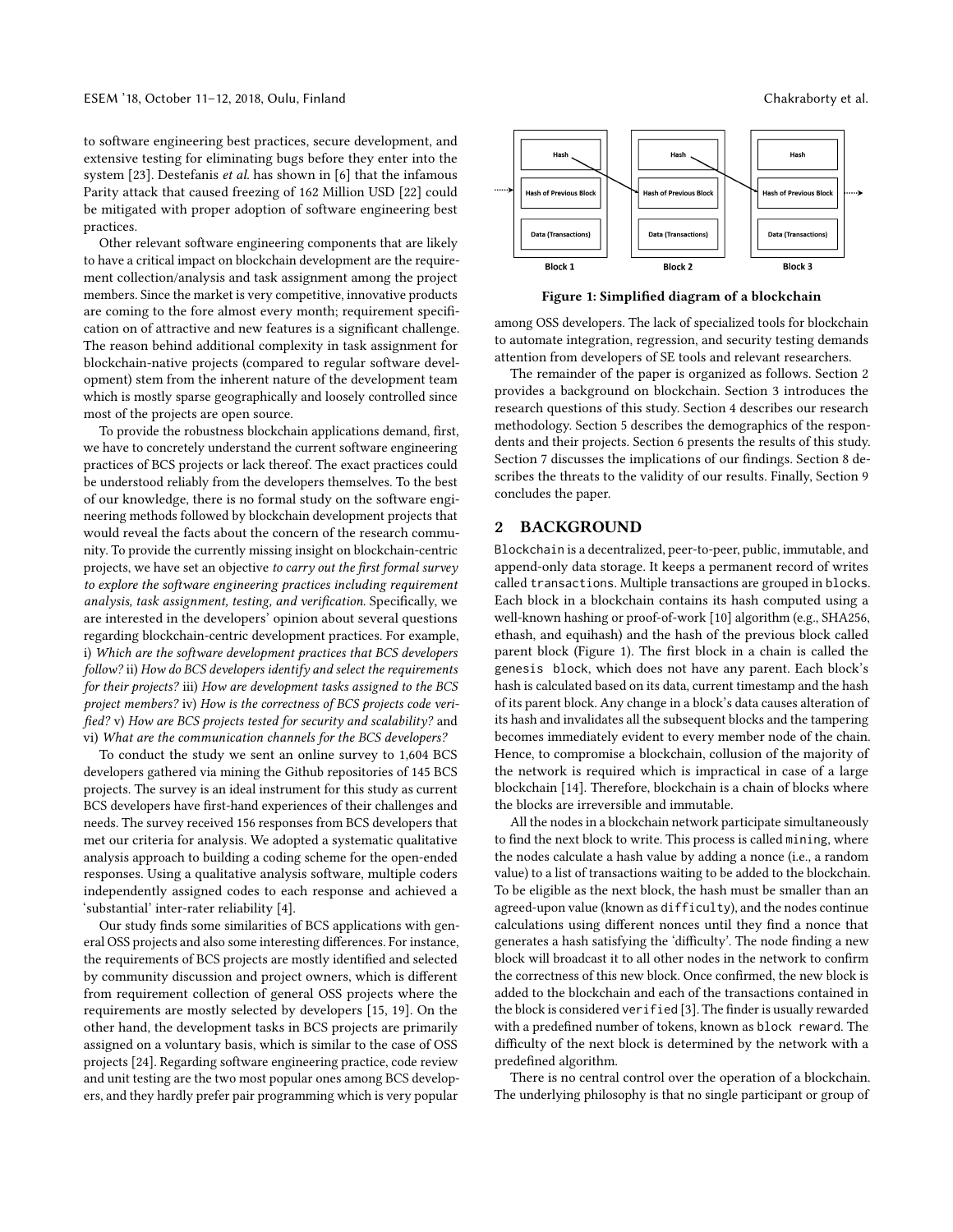participants can control the infrastructure and all the participants in the network have an equal role to play. In the absence of a central controller, the transactions are mediated by the member nodes using a consensus protocol, which ensures that all the nodes have an identical copy of the blockchain. A new block is considered verified only after the majority of the member nodes vote it as true and trustworthy using the consensus protocol. A blockchain's security is based on the assumption that tampering would have to happen across majority of the nodes (aka 51% attack) of a network in the same way simultaneously. So once a blockchain network achieves critical mass, altering a blockchain posthoc becomes infeasible.

In the context of blockchain, public key cryptography [\[7\]](#page-9-15) ensures the integrity and authenticity of any message/transaction. Each node owns a pair of asymmetric encryption keys [\[20\]](#page-9-16), where the public key is broadcast to all relevant nodes but the private key is kept secret. A sender signs messages with its own private key and a receiver verifies the integrity of the message by decrypting it with the sender's public key. In cryptocurrency applications, the public key of a user also acts as his/her account address. Therefore, a user must sign outgoing transactions using his/her private key. A miner node would verify an outgoing transaction from an account only when it can authenticate the transaction using the owner's public key.

One of the recent innovative applications of blockchain is Smartcontracts, which are self-executing contracts with the terms of the agreement between buyer(s) and seller(s) of transactions written using lines of code instead of a legal language. Smart contracts permit trusted transactions and agreements to be carried out among different anonymous parties without the need for a central authority, legal system, or external enforcement mechanism. Since a smart-contract, once deployed, lives on a distributed and decentralized blockchain network, it remains traceable, transparent, and irreversible.

Blockchain deals with financial and non-financial transactions usually managed through smart contracts. Hence, transaction testing of validity and integrity, and smart contract testing of specifications and compliances are essential for Blockchain. The smart contract may also need specific software tools. Blockchain-based systems may require new models for representation where traditional use case diagram, activity diagram, state diagram, etc. may not adequately represent the system. Existing programming languages may need enhanced support for testing and debugging as they are used for Blockchain development. New programming languages are also being created for Blockchain development. All of these requirements and needs call for Blockchain Oriented Software Engineering [\[6\]](#page-9-4).

# <span id="page-2-0"></span>3 RESEARCH QUESTIONS

This study aims to understand the software development practices of BCS projects. This section introduces six research questions to achieve this goal with each question followed by a brief motivation. RQ1: Which are the software development practices that BCS developers follow?

The Blockchain technology is changing rapidly with new protocols, innovations, and possibilities emerging every day. BCS projects are expected to follow standard software development practices

to keep up with this rapid pace. Otherwise, they are at the risk of losing their market capitalization.

RQ2: How do BCS developers verify the correctness of their software? An exploration of the ongoing practice to verify the correctness of codes of BCS projects is expected to expose the challenges and needs of this important SE practice and encourage research to overcome those challenges.

RQ3: How do BCS developers test their software for security and scalability?

The requirement of tools and techniques for security and scalability testing of BCS projects to address the special decentralized nature, need to be understood clearly. It will then lead to the development of required tools and relevant knowledge.

RQ4: How do BCS developers identify and select the requirements for their projects?

Understanding the requirement collection process for BCS projects was an objective of the study. Considering that many of BCS projects are open source in nature developed by community participation and project requirements are defined very quickly to meet the dynamic market demand, requirement collection process is likely to be different from that of traditional software projects.

RQ5: What are the task assignment procedures among the BCS projects?

With majority participation of volunteers working from different areas controlled by loosely connected management, the task assignment process has to be non-traditional and sometimes it might face challenges. Hence, the task assignment process of BCS projects is worth investigation.

RQ6: What are the communication channels for the BCS developers?

Since the majority of the BCS projects are open source, the developers need to communicate very frequently to discuss different new ideas and issues. Hence, the developers of BCS projects are likely use a wide range of different communication platforms.

# <span id="page-2-1"></span>4 RESEARCH METHODOLOGY

Since the six research questions of this study are geared towards gathering the opinions of BCS developers, we chose a survey as our research instrument. The remainder of this section describes the survey design, the participant selection criteria, pilot testing, data collection, and qualitative data analysis.

# 4.1 Survey

Our goal in designing the survey was to keep it as short as possible, while still gathering all of the relevant information. Our survey included questions to understand BCS developers' motivations, BCS software development practices, and challenges, and to compare BCS development with a non-BCS. For the current paper, we only consider a subset of the survey questions that that focus on the software development practices of BCS projects. Table [1](#page-3-0) lists each survey question included in this paper, the research question that motivated its inclusion, and the answer choices provided. Note that questions indicated with a 'D,' rather than a 'RQ#' were included to gather demographics about the respondents.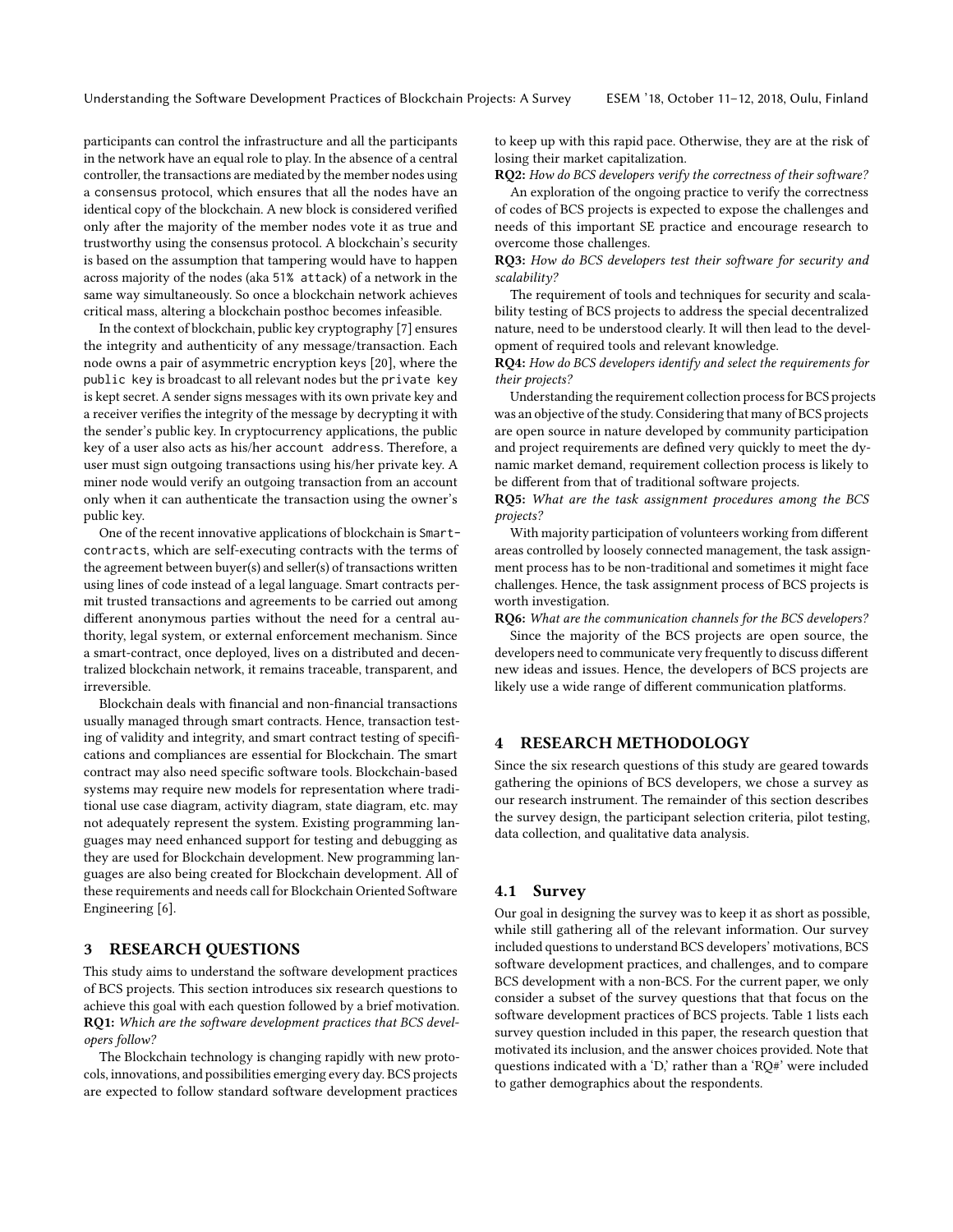#### <span id="page-3-0"></span>**Answer Choices Answer Choices Answer Choices** Q1 D How many years of software development experiences do you have? [Less than a year, between one to five years, between six to ten years, more than ten years] Q2 D How many years have you been developing blockchain software? [Less than a year, between one to two years, between three to five years, more than five years] Q3 D What is your primary Blockchain software project (i.e. the project that you have spent most of your time)?  $[$ #] Q4 D What are your roles in your primary project (please check all appropriate roles)? [Developer, Maintainer, requirement analysis, Testing, User support, Documentation, Social marketing] Q5 D Approximately, how many pull requests have you submitted to your primary project? [Less than 10, Between 11 to 30, More than 30] Q6 D Approximately, how many hours on average do you spend per week on your primary project? [Less than 5, between 6 to 10, Between 11 to 20, Between 21 to 35, I work full time] Please answer the following questions based on your own experiences with your primary project (i.e., as responded in Q3.) Q7 RQ6 Which of the following channels do you use to communicate with the peers from your primary project? Please check all that apply. [email, Slack, Discord, Github, instant messenger, Skype, mailing list, Reddit, Medium, others (please specify)] Q8 RQ1 Which of the following software development practices do you follow (Please check all that apply)? [peer code review, automated build ( aka one-click build using ANT, Maven, Gradle, CMake), continuous integration (e.g., Travis, Jenkins, Teamcity, Bamboo, Buildbot, or Cruisecontrol), pair programming, unit testing, automated testing, test driven development (aka test first development), performance testing, formal verification, others (please specify)] Q9 RQ1 Please rank the following software development practices based on their effectiveness to improve the quality of your project (you can drag and drop to reorder the following list): [formal verification, automated testing, pair programming, performance testing, test driven development (aka test first development), unit testing, continuous integration (e.g., Travis, Jenkins, Teamcity, Bamboo, Buildbot, or Cruisecontrol), peer code review, automated build( aka one-click build using ANT, Maven, Gradle, CMake)] Q10 RQ4 How the requirements of your projects are identified and selected?  $[#]$ Q11 RQ5 How development tasks are assigned among the project members? [#] Q12 RQ2 How do you verify the correctness of your code? [#]

#### Table 1: Survey Questions

Q13 RQ3 How do you test your software for security and scalability? [#]

\*numbers refer to the research question that motivated the inclusion of the survey question, 'D' refers to demographic questions

# 4.2 Participant Selection

To ensure valid results, we only surveyed BCS developers with sufficient experience. We identified 145 BCS projects based on following four criteria:

- Tagged under at least one of the following six 'topics'<sup>[3](#page-3-1)</sup>: blockchain, cryptocurrency, altcoin, ethereum, bitcoin, and smart-contracts.
- 'Starred' by at least ten users.
- Have at least five distinct contributors.
- A manual verification of the repository confirmed it as a BCS project.

We used Github API<sup>[4](#page-3-2)</sup> to identify 1,604 contributors, each of whom had submitted at least five changes to one of those 145 projects. We mine the Git commit logs of the identified 145 projects to gather the email addresses of those 1,604 active contributors.

# 4.3 Pilot Survey

To help ensure the understandability of the survey, we asked Computer Science professors and graduate students with experience in SE and experience in survey design to review the survey to ensure the questions were clear and complete. The feedback only suggested minor edits. The changes we made include: adding more

<span id="page-3-1"></span><sup>3</sup><https://blog.github.com/2017-01-31-introducing-topics/>

<span id="page-3-2"></span><sup>4</sup><https://developer.github.com/v3/>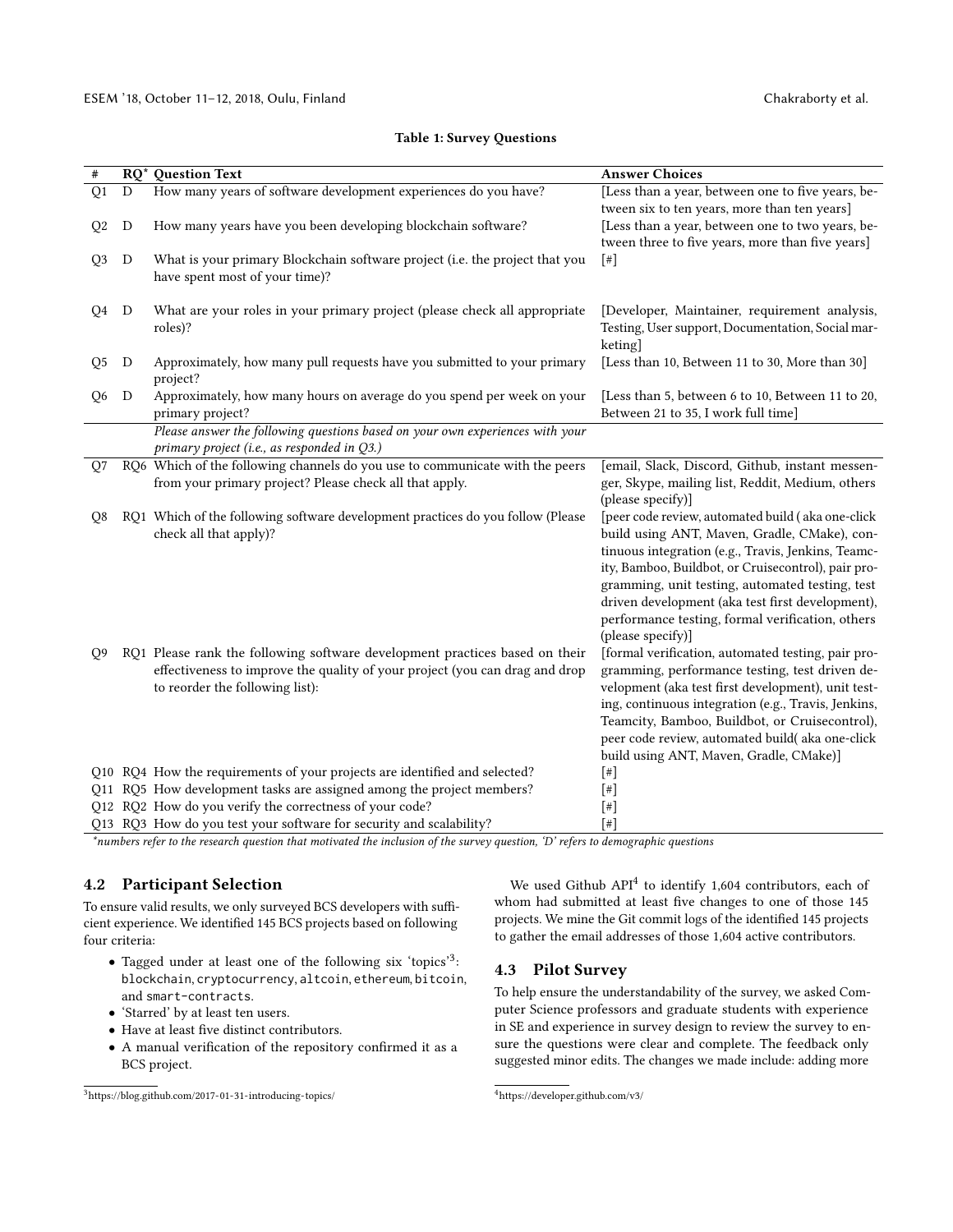Understanding the Software Development Practices of Blockchain Projects: A Survey ESEM '18, October 11-12, 2018, Oulu, Finland

answer choices to several questions and adding clarifying examples to three questions.

# 4.4 Data Collection

We got our research methodology (i.e., survey questions, participant selection, recruitment email, consent form, data collection, and data management) reviewed and approved by the SIU Institutional Review Board. On December 13, 2017, we sent each of the 1,604 BCS developers in our list a personalized email mentioning the BCS repository that we mined to obtain his/her email address with a link to the survey hosted on Qualtrics [\[21\]](#page-9-17). Approximately 62 of those emails bounced, leaving at most 1,542 potential participants, assuming all other emails reached their intended recipient. On December 21, 2017, we sent a reminder email. We closed the survey on January 5, 2018; after the response rate slowed to almost no response each day.

Data from the survey link created with Google's URL shortener showed a total 358 clicks on the survey URL ( $\approx$ 23% of the invitations). Out of those clicks, 200 people took the survey with a response rate of  $\approx$ 13% (200/1542). As most of the questions were optional, many respondents skipped some of the questions. Only 115 respondents answered all the questions. After the exclusion of the 44 responses that did not answer either at least 75% of the questions or at least one open-ended question, we were left with 156 responses for analysis.

#### <span id="page-4-2"></span>4.5 Qualitative Analysis Process

For the open-ended questions, we followed a systematic qualitative data analysis process. First, two of the authors independently extracted the general themes from the first 75 responses to each question. Using those themes, the authors had discussion sessions to develop an agreed-upon coding scheme for each question. Using this coding scheme, another author went through the remaining answers to determine any additional codes that need to be added.

With this scheme, two of the authors independently coded each response using the Coding Analysis Toolkit (CAT) [\[12\]](#page-9-18) software. The coders could also add new codes, if necessary. We computed the level of inter-rater reliability of the manual coding process using Cohen's kappa [\[4\]](#page-9-6), which was measured as 0.62. While there is no universally accepted 'good' kappa, values between 0.61 to 0.80 are generally recognized as 'substantial agreements' [\[9\]](#page-9-19). We used CAT to identify the discrepancies in coding and had discussion sessions to resolve all conflicts. Once we completed the coding process, we transferred the data into IBM SPSS for further analysis along with the quantitative data.

# <span id="page-4-0"></span>5 DEMOGRAPHICS

To provide a proper context for the results, this section describes the demographics of the projects represented by the respondents and of the respondents themselves.

#### 5.1 Projects Represented

Table [2](#page-5-0) provides the results to Q3 (Table [1\)](#page-3-0) about respondents' primary projects. The number in parenthesis represents the number of respondents who listed that project. Our respondents represent 61 different BCS projects. The Coin Development Index [\[8\]](#page-9-20), which tracks the top BCS projects, indicates our respondents representing 18 out of the top 25 projects. 37% of our respondents have come from the top ten projects which indicates a substantial participation of top BCS developers in our survey.

## 5.2 Respondents' Demographics

This section describes the demographics of the respondents in terms of their software development experience(Q1), BCS development experience(Q2), roles(Q4), number of total commits to BCS projects(Q5), and the average number of hours per week spent in BCS development(Q6).

In terms of roles (Figure [3\)](#page-5-1) in the primary project, the majority of our respondents had multiple responsibilities for their primary project. 'Developer' was the most common role (93%) among our respondents followed by 'maintainer' (45%) and 'QA' (34%).

In terms of software development experiences (Figure [2\(a\)\)](#page-5-2), 70.5% of our respondents have more than five years of development experiences with 42.3% having more than 10 years. However, in terms of BCS development experiences (Figure [2\(b\)\)](#page-5-3), 81.4% of our respondents have less than 2 years of experiences with 37.8% having less than a year. These numbers indicate a large number of software developers, who are experienced in non-BCS development, have recently joined BCS projects.

In terms of the number of contributions to a BCS project (Figure [2\(c\)\)](#page-5-4) 57.6% of our respondents have made more than 10 with 42.9% submitting more than 30. On the other hand, 42.7% of our respondents spend at least 20 hours a week on a BCS project with 32.7% working full time (Figure [2\(d\)\)](#page-5-5). Combining our respondents' number of commits and number of hours per week spent in BCS projects, we conclude that our respondents include a sample of active BCS developers who are qualified to provide valuable insights for the goals of this study.

### <span id="page-4-1"></span>6 RESULTS

The following subsections describe the results of our survey by answering the six research questions introduced in Section [3.](#page-2-0) To help clarify the results, we also include excerpts from the qualitative responses to the open-ended questions. Each of the excerpts is followed by a number representing a unique identifier for the respondent who expressed that opinion. For example, [#5] indicates a response from respondent number 5.

As a result of the coding process (Section [4.5\)](#page-4-2), each of the openended questions had a large number of detailed categories. For this presentation of the results, we abstracted the detailed categories into a smaller number of high-level categories. In a qualitative analysis, each open-ended response could match multiple codes. Therefore, the sum of the percentages can be greater than 100%.

#### 6.1 RQ1: Software Development Practices

Figure [4](#page-5-6) shows different software engineering practices of BCS developers and Figure [5](#page-5-7) ranks them based on their perceived effectiveness, which emerged from the answers to Q8 and Q9 (Table [1\)](#page-3-0) of our survey.

It is evident from Figure [4](#page-5-6) that code review is the most common practice. Continous integration and unit testing are also widely used by BCS developers. Figure [5](#page-5-7) shows that according to the BCS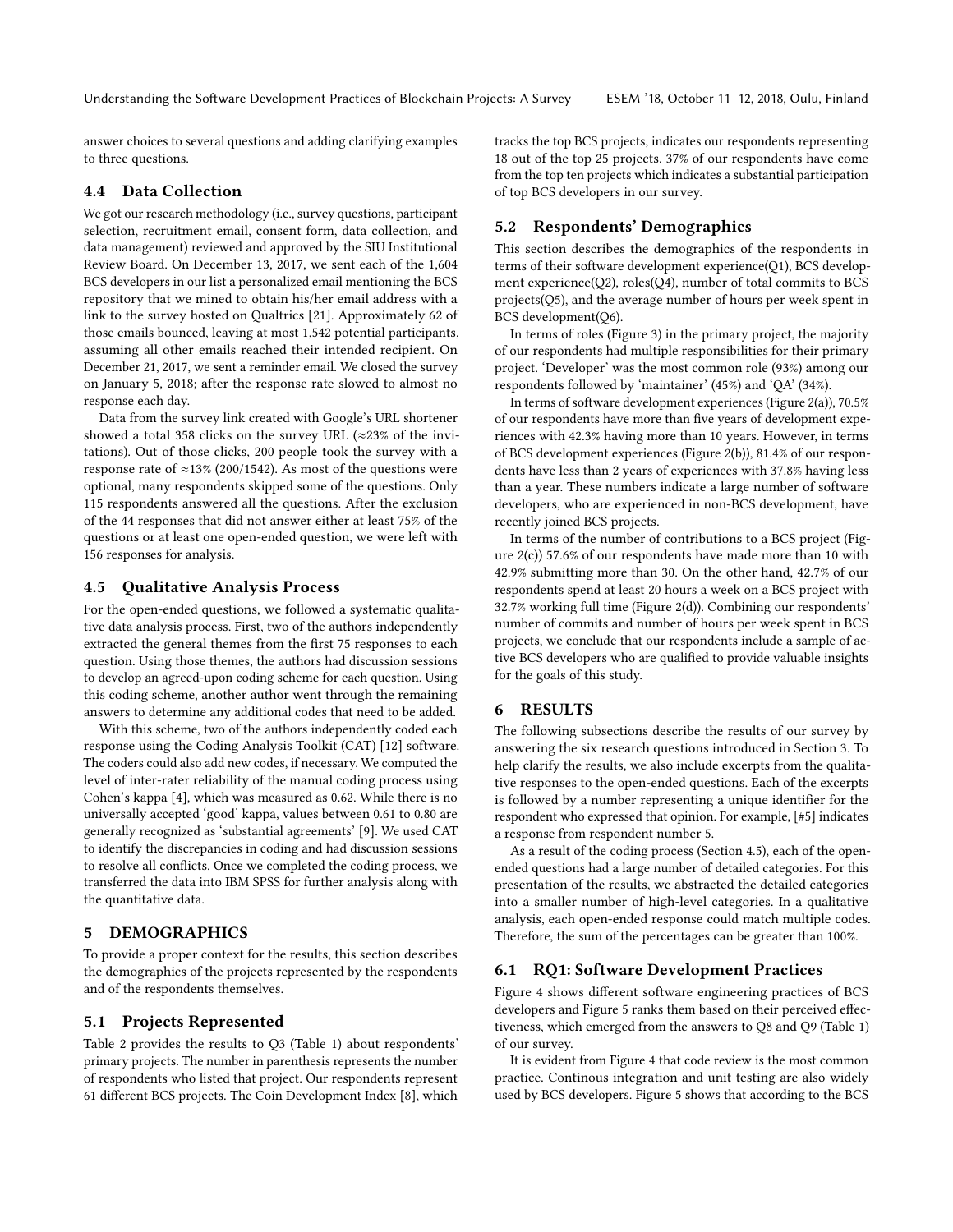<span id="page-5-0"></span>

| <b>Multiple occurrences</b> |                           |               | Single occurrences |                      |                 |             |
|-----------------------------|---------------------------|---------------|--------------------|----------------------|-----------------|-------------|
| Ethereum (22)               | Bitcoin (9)               | Bitshares (7) | Ambisafe           | Basic Identity Token | Bytom           | Cpuminer    |
| Monero (6)                  | Sia(6)                    | Waves (5)     | Dash               | Distense             | <b>DNSChain</b> | Ebets       |
| Solidity (5)                | Lbry(4)                   | Ripple(4)     | ESKU               | Etherbet             | Etherplay       | Fabric Labs |
| Nem $(3)$                   | Cardano (3)               | Decred (3)    | Golem              | Haskoin              | ZeroLink        | Icofunding  |
| EOS(3)                      | Hyperledger (3)           | IOTA $(3)$    | Ind                | Iroha                | <b>IS Miner</b> | Keyrun      |
| Factom (2)                  | Feather coin (2)          | Lisk $(2)$    | Libsnark           | LiteCoin             | Payroll System  | PHP-Mpos    |
| Metamask (2)                | Namecoin (2)              | Neo $(2)$     | Populus            | Progmathon           | Pycoin          | Shapeshift  |
| Remix IDE (2)               | Stratis $(2)$             | Trezor(2)     | Snapcoin           | <b>Status</b>        | Steller         | Stori       |
| $Z\text{cash}(2)$           | Undisclosed /Private (14) |               | Swifty             | Vandal               | Vcash           | Viper       |



<span id="page-5-2"></span>





<span id="page-5-5"></span>week spent on BCS development

(a) Software development experience

<span id="page-5-1"></span>

0% 25% 50% 75% Percentage of the respondents



<span id="page-5-6"></span>

Figure 4: SE practices of BCS developers

developers code review is also the most effective one. As a young and immature ecosystem, the BCS domain lacks adequate testing tools and without that humans are the best bug finders in BCS projects. Although formal verification ranks sixth in terms of effectiveness, it ranks last among the frequency of regular practice

<span id="page-5-3"></span>Figure 2: Demographics of the respondents

More th

<span id="page-5-4"></span>in BCS projects

Performance testing -

<span id="page-5-7"></span>

0% 25% 50% 75% Percentage of the respondents

Figure 5: Ranks of software development practices based on effectiveness

indicating most of the developers have difficulties using it. Pair programming is very popular among non-BCS developers based on the 2018 Stack Overflow Annual Developer Survey [\[16\]](#page-9-21), but it is not the case for BCS developers.

# 6.2 RQ2: Verification and Validation

RQ1 addresses the software development practices generally followed by BCS developers and RQ2 addresses the specific tool/techniques they used to verify the correctness of their code. Figure [6](#page-6-0) shows different techniques used to verify the correctness of BCS projects, which emerged from the answers to Q12 (Table [1\)](#page-3-0) of our survey.

The figure suggests that code review and unit testing are the most used techniques by the BCS developers to verify their code correctness. Since blockchain is a new technology with a limited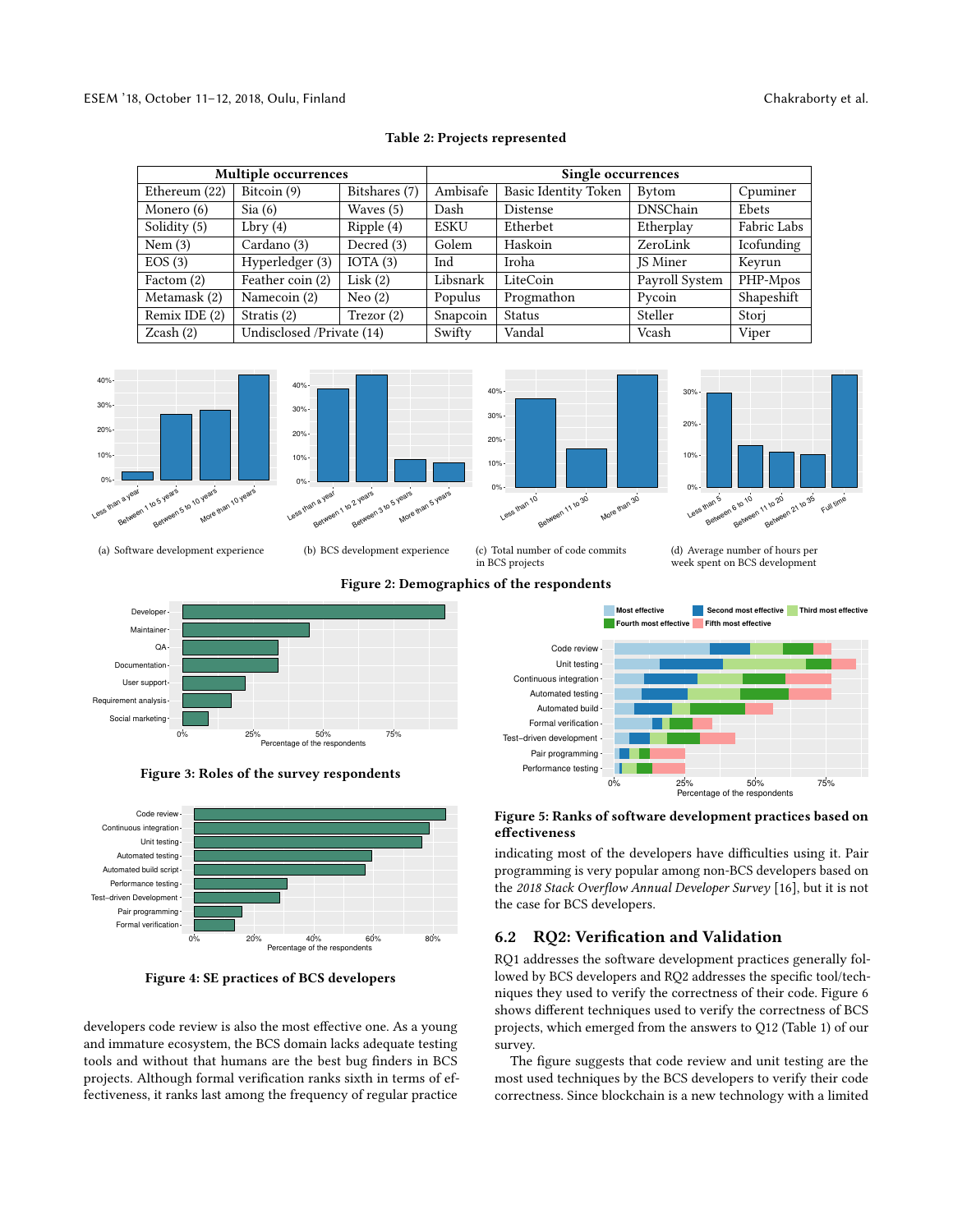Understanding the Software Development Practices of Blockchain Projects: A Survey ESEM '18, October 11-12, 2018, Oulu, Finland

<span id="page-6-0"></span>

Figure 6: Different Technique to Verify Correctness of BCS projects

number of testing tools, many BCS developers indicate that they verify the correctness of their codes through manual testing. The following subsections examine these techniques in more detail.

6.2.1 Unit testing. The correctness of some BCS projects codes is verified using unit testing written either by the developer himself or by the separate QA team.

Mostly with writing unit tests. [#39]

6.2.2 Code review. Like other traditional software projects, code review by peers is used to verify the correctness of BCS projects codes.

Code review and compliance with a test suite. [#42]

6.2.3 Manual testing. The correctness of some BCS projects codes is verified by manual testing by the developer himself.

Manually testing (but in my blockchain hobby project.  $[#38]$ 

6.2.4 Functional and Integration testing. The correctness of some BCS projects code is verified using functional testing that ensures that the project has all the required functionality that's specified within its functional requirements.

Running any changes on a testnet before setting a new release tag. [#69]

The correctness of some BCS projects code is verified using integration testing that integrates different internal modules together with external libraries and runs various automated tests of different categories.

Automated testing and continuous integration (Travis, AppVeyor). [#149]

6.2.5 Formal verification. The correctness of some BCS projects codes is verified using formal verification methods such as automated theorem proving, model checking, equivalence checker, property checker, etc.

Security proofs / formal verification. [#59]

6.2.6 Others. The correctness of some BCS projects code is verified using crash analysis that records and analyzes different runtime crash of the project.

Unit-tests - crash-report analysis [#12]

Like other traditional software projects, beta testing and corresponding feedback by the users is used to verify the correctness of BCS projects codes.

We test the code and also do peer review plus get feedback from our users (through Github and through our support chat) [#67]

<span id="page-6-1"></span>

Figure 7: Different Technique for Testing Security and Scalability of BCS projects

#### 6.3 RQ3: Security and Scalability

Figure [7](#page-6-1) shows different techniques used to test the security and scalability of BCS projects, which emerged from the answers to Q13 (Table [1\)](#page-3-0) of our survey.

The figure suggests that code review, stress testing, and unit testing are the most used techniques by the BCS developers to test the security and scalability of their projects. Some BCS developers use the Testnet, which is an alternative blockchain to be used for testing without worrying about breaking the main blockchain. Some BCS developers also use techniques like static program analysis, bug bounty, simulation and external audit.

6.3.1 Unit test. The security and scalability testing of some BCS projects are done through appropriate unit testing written either by the developer himself or by the separate QA team.

Unit testing in a test network with a test block chain. Scalability is tested to a given level only. [#127]

6.3.2 Performance/Stress testing. Blockchain based applications are usually large-scale and very much performance critical. Comprehensive performance testing is required by generating enormous load with appropriate tools on the system prior to actual deployment.

\* security: testing and bounties \* scalability: stress testing. [#33]

6.3.3 Code review. Like other traditional software projects, code review by expert peers is used to test the security and scalability of BCS projects.

As I understand these aspects may be focused during peer Code review. [#149]

6.3.4 Functional and Integration testing. The security and scalability testing of some BCS projects are done through manual testing by the developer himself.

Mostly manually using Test and Development networks. With help of various transactions generators. But we have few automated performance tests. [#119]

Usually, blockchain applications are large in terms of features, and a good number of developers are assigned to develop individual components. Due to the inherent complexity of the system, it is quite common that well tested individual modules would not function properly when integrated. Hence, extensive integration testing is required whenever a new module is merged into the system.

Fuzz testing, integration testing, unit testing, manual audit, etc. [#137]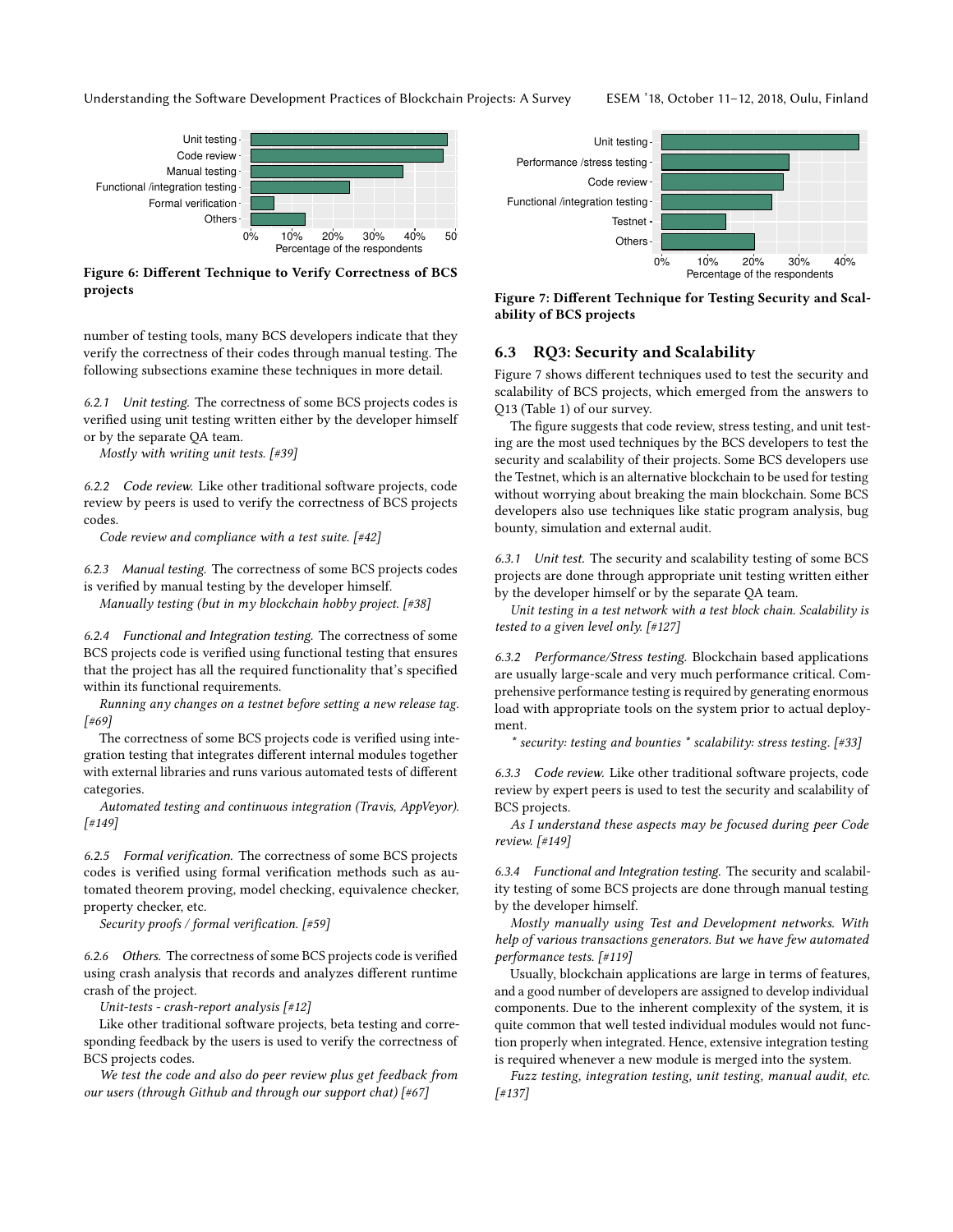<span id="page-7-0"></span>

Figure 8: Requirements collection

6.3.5 Deployment on a testnet. The Testnet is an alternative blockchain to be used for testing. Testnet allows application developers to experiment without worrying about breaking the main blockchain. Testnet is used to test the security and scalability of some BCS projects.

Deploy on the testnet and have different threat model to test its correctness. [#34]

6.3.6 Others. The security and scalability testing of some BCS projects are done through executing in a simulated environment and analyzing the outcome.

Simulation frameworks and live testing. [#84]

The security and scalability testing of some BCS projects are carried out through static program analysis on the code with an automated tool without actually executing it.

Unit tests, and static analysis. [#52]

To remove potential vulnerabilities that might escape internal testing, external audit by experts outside the project team is a common practice and is highly recommended for complex and widespread systems such as blockchain.

There are external security auditors who works on that.  $[#147]$ 

The bug bounty is a deal by which individuals can receive recognition and compensation for reporting bugs, especially those about exploits and vulnerabilities. It is used to test the security and scalability of BCS projects.

Bug bounties and a dedicated security review team, rigorous academic peer review for scaling. [#56]

#### 6.4 RQ4: Requirement Analysis

Figure [8](#page-7-0) shows different requirement selection processes for BCS projects, which emerged from the answers to Q10 (Table [1\)](#page-3-0) of our survey.

The figure suggests that the requirements of BCS projects are mostly identified and selected by community discussion and project leaders. The majority of requirements in traditional OSS projects are selected by the developers [\[15,](#page-9-7) [19\]](#page-9-8). Requirements in OSS projects are also identified through customer feedback. However, in BCS projects the majority of requirements are identified through community discussion which is dissimilar to general OSS projects. This result is counter-intuitive as most of the BCS projects are also open source and believed to possess similar characteristics in these aspects. Moreover, project leaders or founders directly influence the selection of requirements in BCS projects, which is not the case for OSS projects [\[13\]](#page-9-22). It is worth mentioning that recently OSS projects are also collecting requirements through community discussion [\[18\]](#page-9-23). The following subsections examine these processes in more detail.

6.4.1 Community Discussion. Community discussion is the primary source of requirements for BCS projects. For most of the projects, requirements evolve through collective idea generation of the community members through both online and offline meetings and discussions.

Community input. [#122]

Ensuring the security, scalability, and reliability of a BCS project is an open research area. Many Community members engage in research and brainstorming to generate innovative concepts and ideas. They also look into academic research to determine potential new directions.

By reading academic literature in the field to discover interesting research directions which have not previously been addressed [#66]

Some BCS projects have specific project roadmap or high-level specifications that the community members have agreed on. That roadmap guides the requirement analysis for such projects (e.g., Ethereum, EOS).

We have a roadmap, which is based upon the Namecoin community.[#52]

6.4.2 User / customer feedback. Requirements for some BCS projects are identified by the feedback from user and customer on what next to incorporate into the project.

The community requests features and these are evaluated and translated in technical requirements. [#127]

Some BCS projects employ standard issue tracking system. The requirements for those projects are selected by the different features or improvements added by the users.

Top issues (by demand) are upvoted and prioritized on the issue tracker.[#98]

6.4.3 Technical leaders/ founders. Requirements for some BCS projects are identified and selected by project owners/founders, management/business team, lead technical persons.

Inputs come from the community, the selection is made by founders. [#68]

6.4.4 Others. Some BCS projects are managed by a single developer. The requirements for those projects are self-selected by that developer. In some BCS projects, the requirements are identified and selected by studying existing projects.

Badly. Getting better as we get bigger and bigger projects trying to do concrete things. [#137]

Some BCS projects have no defined process to identify requirements.

As I go along, no process.  $[#5]$ 

#### 6.5 RQ5: Task Assignment

Figure [9](#page-8-1) shows different development task assignment processes for BCS projects, which emerged from the answers to Q11 (Table [1\)](#page-3-0) of our survey.

The figure suggests that the development tasks are primarily assigned on voluntary basis. Ideally, the key element of any OSS project is voluntary participation and voluntary selection of tasks; i.e., each person is free to choose what he or she wishes to work on [\[24\]](#page-9-9). We see that the task assignment in BCS projects follows the similar task assignment strategy as OSS projects. Moreover, since blockchain is a new technology with a limited number of experts,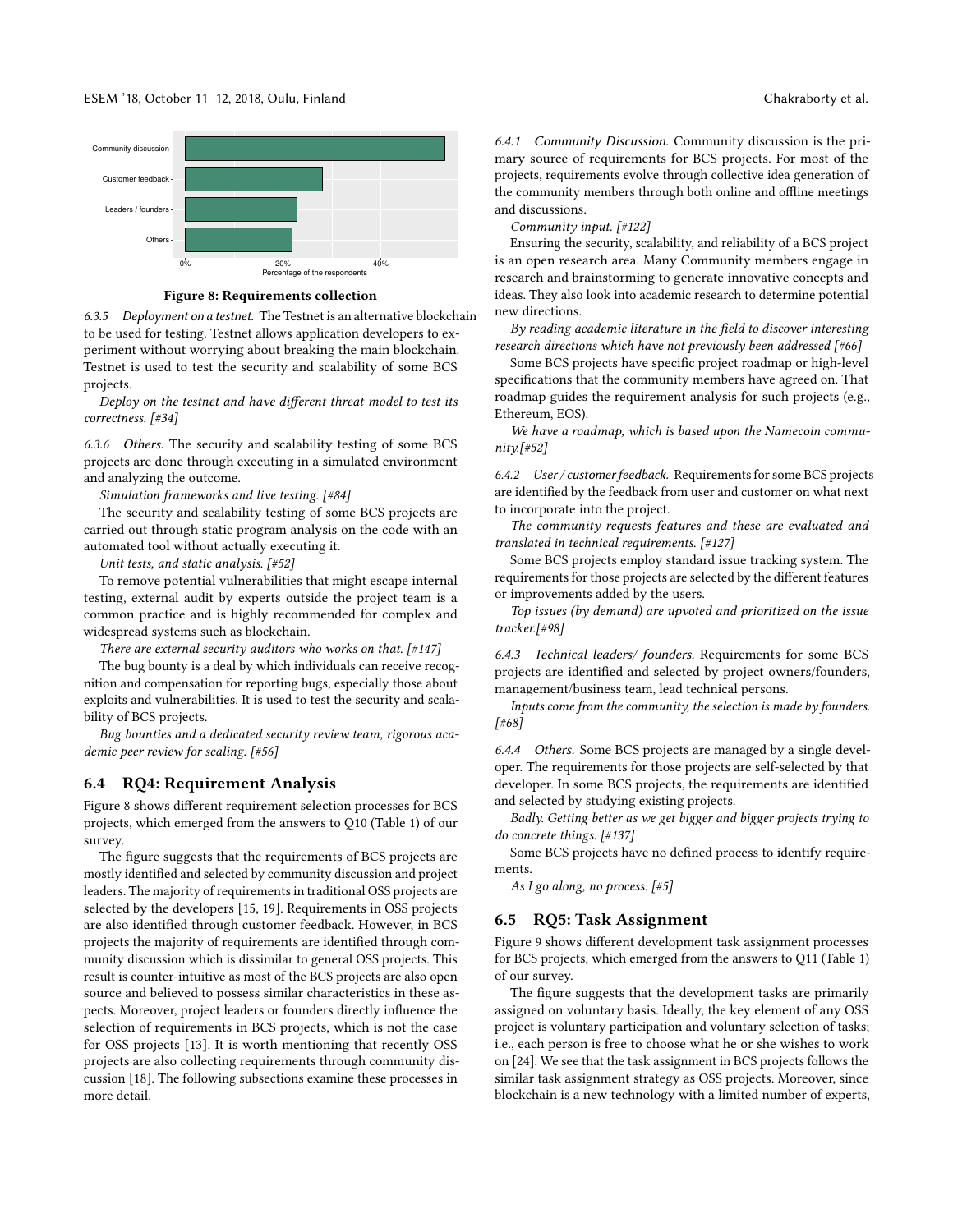<span id="page-8-1"></span>

Figure 9: Different Task Assignment Process for BCS projects

<span id="page-8-2"></span>

Figure 10: Communication channels of BCS developers

many BCS developers indicate that tasks are assigned for some projects based on the expertise of the developers. The following subsections examine these processes in more detail.

6.5.1 Voluntary self-selection. In some BCS projects, the development tasks are selected voluntarily by the team members. Team members are free to choose tasks they want to do.

Whoever is most able to do them, and also available to do so, can offer to work on tasks. It's volunteer based, even when being compensated. [#52]

6.5.2 Assignment based on skill and interests. In some BCS projects, the development tasks are assigned based on the interest of the developers as well as their skillsets. Team members can express their interest in doing any specific task, but the task will be assigned considering their technical skills.

Based on individual skillsets and interests. [#66]

6.5.3 Assignment from project leads. In some BCS projects, the development tasks are assigned by the owner, manager, technical lead. Team members need to do the tasks they are assigned.

CTO assigns the tasks. [#166]

6.5.4 Assignment based on importance. In some BCS projects, the development tasks are assigned based on the importance. The high priority tasks with scheduled deliverables are assigned first. Most critical first, then more popular requests. [#38]

6.5.5 Others. Some BCS projects are managed by a single developer. In some BCS projects, the tasks are assigned either on first come first serve basis or on an ad-hoc basis. First come first served. [#195]

#### 6.6 RQ6: Communication Channels

Figure [10](#page-8-2) shows different communication channels used by the BCS developers, which emerged from the answers to Q7 (Table [1\)](#page-3-0) of our survey.

The figure suggests that Github and Slack are the most used communication channels by the BCS developers. Github is very popular because developers extensively communicate through pull requests, code reviews, etc. directly in codes. Slack is very popular among BCS developers because some of the large and most popular cryptocurrency communities are on Slack, and the basic account is free. Medium is also popular among BCS developers because it is the largest repository of Blockchain related technical articles. Due to the intent of being anonymous, the use of mailing list is less frequent among BCS developers. In general, the communication channels for BCS developers are different from traditional OSS developers.

# <span id="page-8-0"></span>7 IMPLICATIONS

#### Research:

Our study identified several areas ready to receive an impactful contribution from the researchers of software engineering, security, and distributed systems. First, in the rapidly expanding and competitive field of blockchain native applications, innovative ideas are needed to design features of the applications to attract the users. At the same time, reliability and efficiency of the system must not be compromised. Hence, the developers are likely to be aided by collaboration with researchers who have the knack of thinking ahead of the technology of the future.

Next, BCS developers have to rely mostly on code review and unit testing practices for verification of correctness of the functionality of the applications. Besides, stress testing is conducted for security and scalability testing. Mostly manual efforts are reported due to lack of sufficient automation of testing addressing the decentralized nature of blockchain. The contribution from relevant research community will be very significant to make BCS robust and efficient.

#### Practices and trends:

First, this study finds some interesting practices of blockchain centric projects related to software engineering that vary substantially from that of traditional software development. For example, the requirements of BCS projects are mostly identified and selected by community discussion and sometimes by project owners. This is even different from the requirement collection of general OSS projects where requirements are predominantly identified by developers and through customer feedback. Since BCS is a complex technology, users or general people have little to input. It implies that requirement formulation and specification development is a task of technical intellect in case of BCS.

Secondly, the development tasks are primarily assigned on the voluntary basis as most of the developers are loosely controlled voluntarily working in decentralized projects. This resembles the task assignment practice for general OSS projects.

Finally, the survey testifies that regarding the highly important functional, scalability, and security testing, there is an absence of quality tools that can address BCS characteristics. Especially, the low response to integration or regression testing should be a